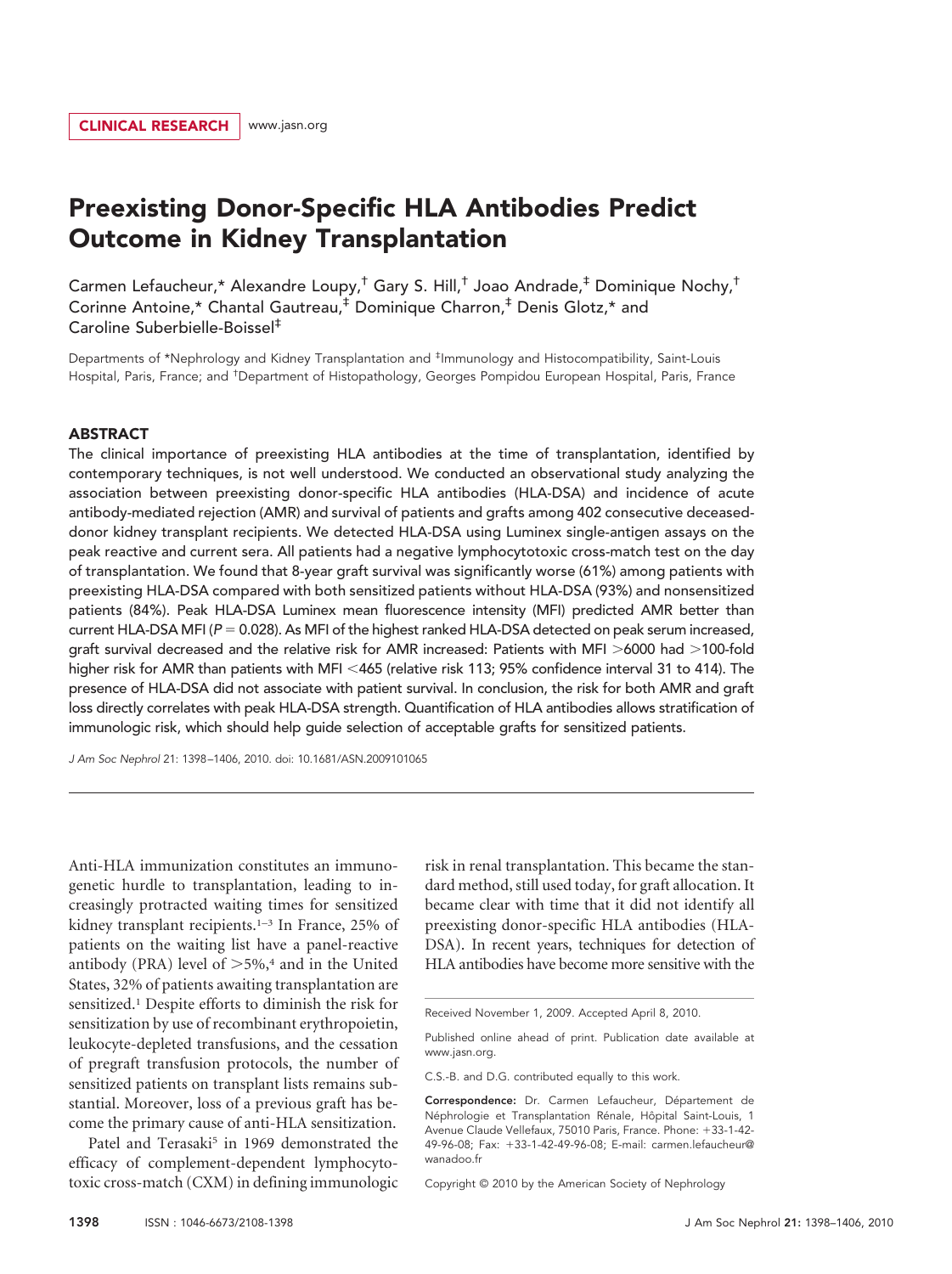introduction of solid-phase assays, including ELISA, and multiple bead–based technology, of which the Luminex-based assays are the most frequently used. The clinical impact of the antibodies detected by these more sensitive techniques has yet to be fully evaluated in terms of graft survival and definition of acceptable grafts.3 Studies of the clinical relevance of HLA-DSA in patients who receive a transplant with a negative CXM have been contradictory.6–9

The ability to quantify these antibodies<sup>10</sup> has added a dimension of complexity to the equation. The semiquantitative ELISA technique was used to advantage by our group in a cohort of 237 patients with renal transplants, showing an increase in the occurrence of acute antibody-mediated rejection (AMR) with increasing HLA-DSA levels detected in historic sera.11 The Luminex technique has been used in recent studies to choose the type of desensitization according to HLA-DSA strength<sup>12</sup> and to determine acceptable HLA-DSA levels, allowing for successful kidney transplantation after desensitization.13 Forty years after the initial definition of immunologic risk by Terasaki and Patel, the introduction of these more sensitive techniques revives and carries to a new level the basic question of the clinical relevance of donor-specific anti-HLA antibodies and their integration into current strategies of transplantation. Indeed, no single study has compared the sensitivity, specificity, and positive predictive value (PPV) of classic or flow CXM, ELISA, and Luminex techniques in the prediction of AMR and graft survival.

The objective of this study was to appraise the full clinical potential of HLA-DSAs detected before transplantation, with reference to the previously described ELISA single-antigen technique. We used the capacity of the Luminex technique to identify with precision and to quantify HLA-specific antibodies to grade increasing immunologic risk. This observational, single-center study of 402 consecutive deceased-donor kidney

transplant patients examined the impact of the strength of HLA-DSA detected on historic and current sera on the risk for AMR occurrence and graft survival in deceaseddonor kidney graft patients. Our graft strategy was the current worldwide strategy based on a negative National Institutes of Health lymphocytotoxic CXM test.

## RESULTS

## Pretransplantation HLA Antibodies in Kidney Transplant Recipients *Historic (Peak) Sera*

Among the 402 renal graft patients, 61 (15.2%) had a PRA level of  $\geq$ 1%. A total of 118 (29.4%) patients had antibodies against class I or class II HLA on any pretransplantation serum and were considered as sensitized. Of these, 46 (39%) had HLA-DSA

identified by ELISA and 83 (70.3%) had HLA-DSA identified by single-antigen flow-beads Luminex testing (peak SAFB HLA-DSA).

Twenty-four (6%) patients presented a remote positive CXM: Nine patients with IgG T cell complement-dependent cytotoxicity CXM (CDCXM), two patients with IgG T cell antiglobulin enhanced complement-dependent cytotoxicity (AHG-CD-CXM), two patients with B cell CXM, eight patients with IgG T and B cell CXM, and three patients with IgG B and T cell AHG-CDCXM. Figure 1 shows the distribution of peak SAFB HLA-DSAs according to the positivity/negativity of remote CXM (rCXM).

#### *Current Sera*

Seventy-six (18.9%) patients showed HLA-DSA at the time of transplantation (current SAFB HLA-DSA). The mean of the highest ranked SAFB HLA-DSA mean fluorescence intensity (MFI) detected on the current sera was  $1293 \pm 200$ , not significantly different from that of HLA-DSAs detected on peak sera  $(1137 \pm 178; NS)$ . There was no statistically significant intraindividual variation between the maximum SAFB HLA-DSAs of peak and current sera ( $P = 0.67$ ).

## Survival Rates of Patients and Grafts

## *Patients*

The mean follow-up time was  $51.4 \pm 30.6$  months (range 1.0 to 132.0 months). Patient 8-year survival was similar in nonsensitized patients, sensitized patients without peak SAFB HLA-DSA, and patients with peak SAFB HLA-DSA (90.2 *versus* 91.2 and 90.9%, respectively;  $P = 0.98$ ).

#### *Grafts*

Five- and 8-year death-censored graft survivals were 89.2 and 83.6% in nonsensitized patients, 92.5 and 92.5% in sensitized



Figure 1. Distribution of donor-specific anti-HLA antibodies in kidney transplant recipients. rCXM+, patients with positive remote CDCXM; rCXM-, patients with negative remote CDCXM; peak HLA-DSA Luminex+, patients with donor-specific HLA antibodies detected by SAFB Luminex technique on the peak sera; peak HLA-DSA Luminex-, patients without donor-specific HLA antibodies detected by SAFB Luminex technique on the peak sera.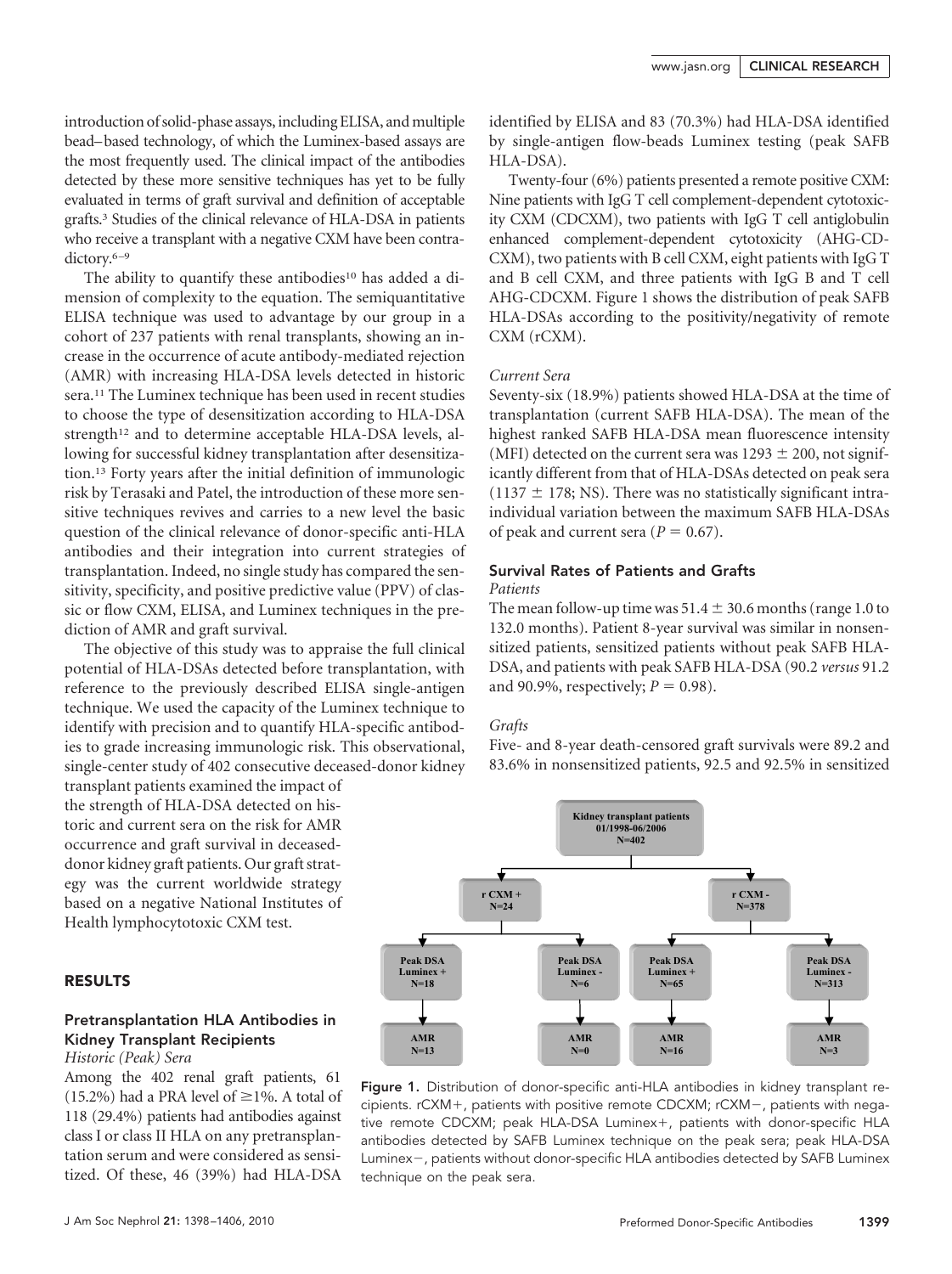

Figure 2. The presence of HLA-DSAs on the highest rank pregraft serum associates with a significantly decreased graft survival (A), regardless of whether HLA-DSAs were class I or II (B). (C) The occurrence of acute AMR associates with a significantly decreased graft outcome. (D) Even in the absence of acute AMR, patients with preexisting HLA-DSAs have poorer graft survival as compared to patients without preexisting HLA-DSAs. Donor-specific HLA antibodies are detected by SAFB Luminex technique. *P* values are calculated with the use of the log-rank test.

patients with no HLA-DSA recognized on peak, and 71.2 and 60.8% in patients with HLA-DSA, detected by Luminex technique on the peak sera. Kaplan-Meier analysis revealed that patients with peak SAFB HLA-DSA had a significantly lower graft survival as compared with sensitized patients with no HLA-DSA recognized and nonsensitized patients ( $P \leq 0.001$ , respectively; Figure 2A). There was no difference in graft survival analyzed according to the class of the maximum HLA-DSA identified on the peak sera ( $P = 0.8$ ). Patients with HLA-DSA had poorer graft survival regardless of whether the maximum HLA-DSA was class I or II ( $P < 0.0002$ ; Figure 2B).

## vival as compared with patients without HLA-DSA (69.5 *versus* 84.4% at 96 months respectively;  $P = 0.02$ ; Figure 2D).

## *Peak Sera*

Analysis of the PPV, sensitivity, and specificity for AMR of the various methods of identifying preexisting HLA-DSA is shown in Table 1. A positive rCXM has a high predictive performance of 54.2% with a high specificity at 97% but the lowest sensitivity at 40.6%. The Luminex technique has the highest sensitivity of these techniques (90.6%) but a low PPV of 34.9%, whereas the combination of Luminex and rCXM has the highest PPV of 72.2%.

## *Current Sera*

The presence of SAFB HLA-DSA on the current serum has a PPV for AMR of 31.6% (sensitivity 75%, specificity 86.2%).

## Acute AMR Episodes Acute AMR occurred in 8% of kidney transplant patients. The

5- and 8-year graft survivals of patients who had an episode of AMR were 54.3 and 45.5%, respectively, significantly worse than that of the remaining transplant population (88.5 and 81.9%, respectively; *P* 0.0001; Figure 2C). The relative risk (RR) for graft loss for patients who had an episode of AMR was 4.1 (95% confidence interval [CI] 2.2 to 7.7) as compared with patients without AMR. Even in patients without any episode of AMR, the presence of SAFB HLA-DSA on the peak serum was still associated with a significantly lower graft sur-

Table 1. Relationship of pretransplantation anti-HLA antibody status to acute AMR occurrence

|                              | <b>Positive</b><br>Values<br>(n) | <b>Negative</b><br>Values<br>(n) | <b>AMR</b> |                     |                              |
|------------------------------|----------------------------------|----------------------------------|------------|---------------------|------------------------------|
| Parameter                    |                                  |                                  | <b>PPV</b> | Sensitivity<br>(% ) | <b>Specificity</b><br>$(\%)$ |
| PRA $\geq$ 1%                | 61                               | 341                              | 36.1       | 68.8                | 89.5                         |
| rCXM                         | 24                               | 378                              | 54.2       | 40.6                | 97.0                         |
| Peak ELISA HLA-DSA           | 46                               | 356                              | 41.3       | 59.4                | 92.7                         |
| Peak Luminex HLA-DSA         | 83                               | 319                              | 34.9       | 90.6                | 85.4                         |
| Current Luminex HLA-DSA      | 76                               | 326                              | 31.6       | 75.0                | 86.2                         |
| rCXM/peak Luminex HLA-DSA    | 18                               | 384                              | 72.2       | 40.6                | 98.7                         |
| rCXM/current Luminex HLA-DSA | 20                               | 382                              | 60.0       | 37.5                | 97.8                         |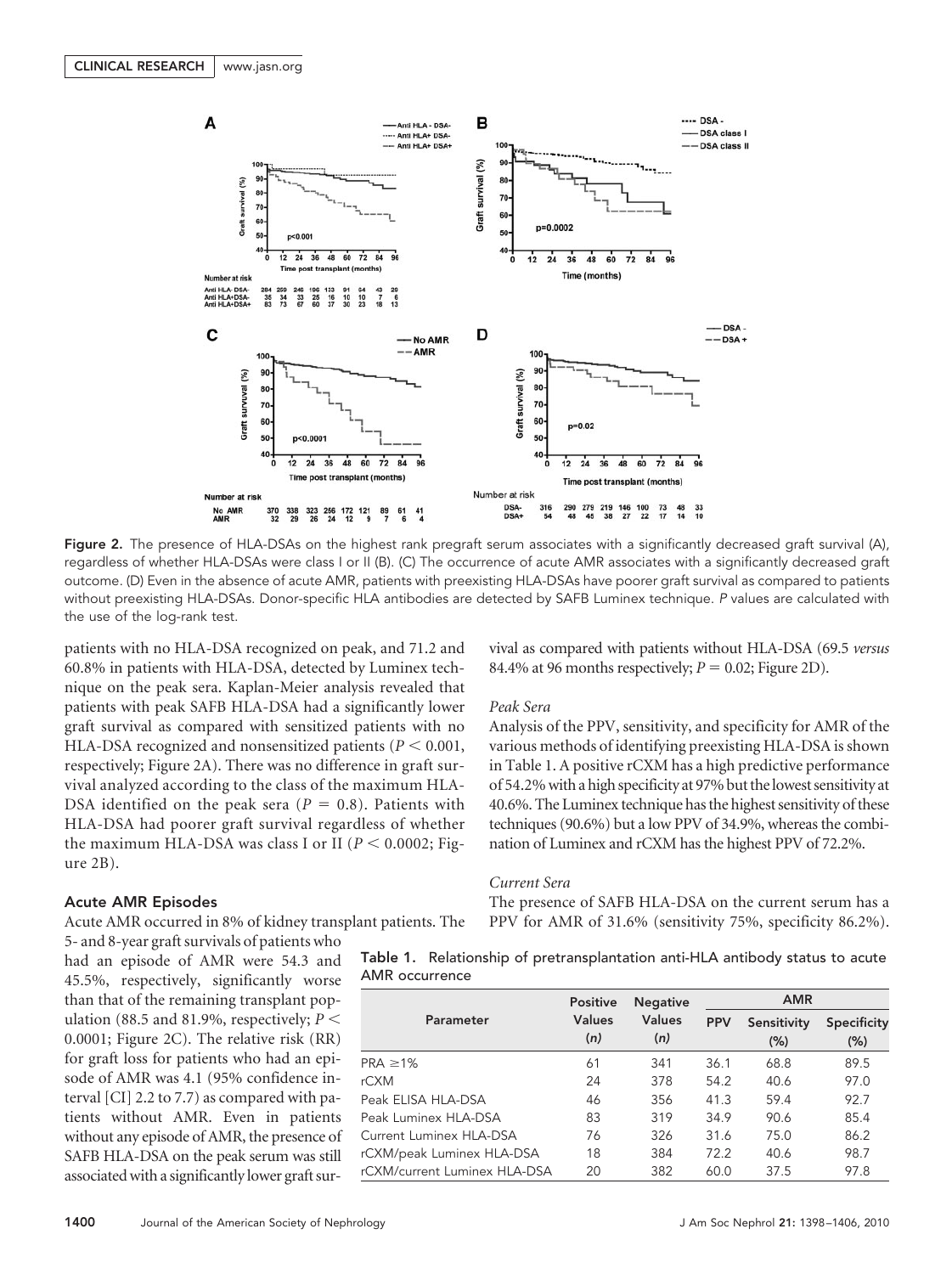The incidence of AMR was 40% (24 of 60 patients) in patients with HLA-DSA detectable on both the peak serum and the current serum, *versus* 21.7% (five of 23 patients) in those with HLA-DSAs detectable on the peak serum but not on the current serum.

The receiver operating characteristic (ROC) curve analyses of HLA-DSA strength in the prediction of AMR showed that maximum peak HLA-DSA MFI area under the curve (AUC) was significantly higher than that of maximum current HLA-DSA MFI (0.94  $\pm$  0.02 *versus* 0.86  $\pm$  0.04, respectively; *P* = 0.028; Figure 3).

## Graft Survival and Risk for AMR According to Quantification of Donor-Specific Anti-HLA Antibodies by SAFB Assays

ROC curve analysis determined that an MFI of 465 for the highest single or an MFI of 820 for total HLA-DSA MFI on the peak serum is associated with maximal specificity and sensitivity regarding the occurrence of AMR (AUC of  $0.94 \pm 0.02$  and 0.91  $\pm$  0.02, respectively; each  $P < 0.0001$ ). The following analysis uses the highest single MFI values.

The prevalence of AMR rises significantly with increasing MFI of highest pregraft HLA-DSA detected by Luminex technique on peak pregraft serum: 0.9% in patients with MFI 465, 18.7% in those with MFI between 466 and 3000, 36.4% for MFI between 3001 and 6000, and 51.3% for patients with MFI >6000 ( $\chi^2 = 138.1, P < 0.0001$ ). The RR for AMR according to MFI is shown in Table 2.

The 1-, 3-, and 8-year graft survivals decrease progressively with rising peak HLA-DSA MFI: 95.0, 93.8, and 82.5% in patients with MFI  $<$  465; 100.0, 92.1, and 78.4% for patients with MFIs between 466 and 3000; and 85.0, 75.0, and 60.6% for patients with MFIs  $>$  3000 ( $P < 0.001$ ; Figure 4A). The graft survival in patients with MFIs >3000 was significantly lower than that of patients with MFIs  $\leq 3000$  ( $P < 0.0001$ ).

The RR for graft loss for patients who underwent transplantation with peak HLA-DSAs > 3000 was 3.8 (95% CI 3.5 to 18.4;  $P < 0.0001$ ) as compared with those with MFI HLA-DSA



Figure 3. Peak HLA-DSA MFIs are better predictors of acute AMR than current HLA-DSA MFIs. Peak *versus* current ROC AUC was compared using  $\chi^2$  test with Bonferroni correction.

Table 2. RR for acute AMR according to the MFI of highest pregraft ranked DSA detected by Luminex (logistic regression)

| DSA MFI <sub>max</sub> class | RR (95% CI)         | P         |
|------------------------------|---------------------|-----------|
| $\leq 465$                   | 1.0                 |           |
| 465 to 1500                  | 24.8 (4.6 to 134.8) | < 0.001   |
| 1500 to 3000                 | 23.9 (3.5 to 160.8) | 0.001     |
| 3000 to 6000                 | 61.3 (11.5 to 327)  | < 0.001   |
| >6000                        | 113.0 (30.8 to 414) | $<$ 0.001 |

3000. These results were also valid in patients without AMR (RR 2.8; 95% CI 1.5 to 16.9;  $P = 0.009$ ; Figure 4B). In patients with MFIs > 3000, 57.1% of the graft losses at 1 year were due to AMR.



Figure 4. The graft survival in patients with preexisting HLA-DSA MFIs -3000 is significantly lower than in patients with HLA-DSA MFIs 3000. Kaplan-Meier estimates of graft survival according to the MFI<sub>max</sub> of preexisting HLA-DSAs in the entire cohort of kidney transplant patients (A) and in the subgroup of patients without acute AMR (B).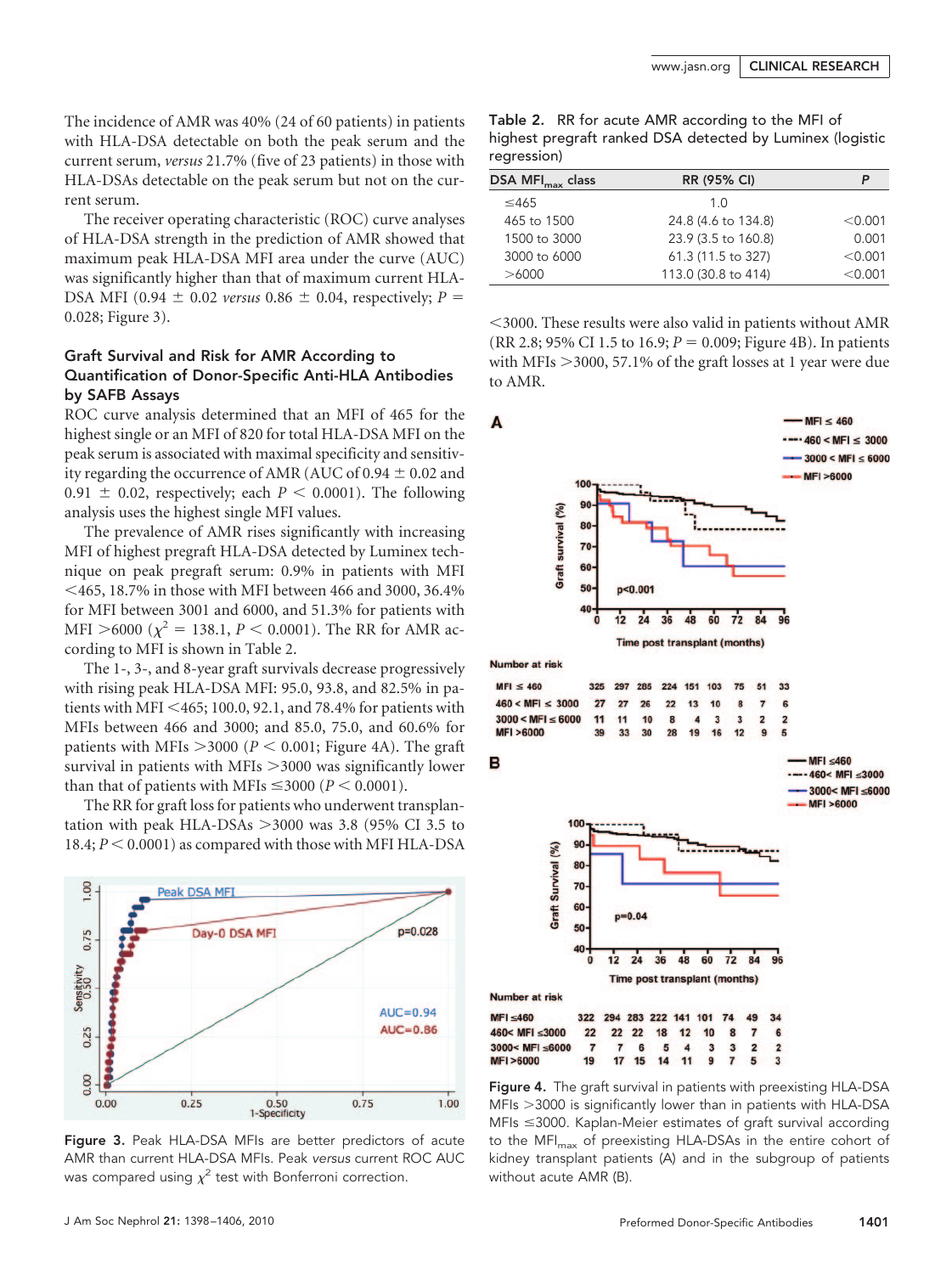## Significance of the Association of SAFB HLA-DSA/ Remote CDCXM

A total of 18 (21.7%) patients with peak SAFB HLA-DSA had a remote positive IgG T or B cell CXM. Their mean of the maximum HLA-DSA MFI was 7700.6  $\pm$  1139.0, not significantly different from the mean of the maximum HLA-DSA MFI of patients with negative rCXM (5782.6  $\pm$  672.3; NS). In patients with preformed HLA-DSA, the presence of peak complementfixing HLA-DSA on rCXM increased significantly the risk for AMR (peak HLA-DSA<sup>+</sup>/rCXM<sup>+</sup> versus peak HLA-DSA<sup>+</sup>/  $rCXM^{-}$ ;  $P = 0.0005$ ) and significantly reduced graft survivals  $(P < 0.01)$ . One- and 8-year graft survivals were 95.6 and 74.5% in patients with peak HLA-DSA $^+/rCXM^-$  and, respectively, 76.4 and 29.1% in patients with peak HLA-DSA<sup>+</sup>/  $rCXM^+$ .

## **DISCUSSION**

This study shows the clinical relevance of precise immunologic characterization of patients before transplantation, using single-antigen flow-beads technology. Long-term outcomes of kidney grafts in patients with preexisting HLA-DSA detected by SAFB Luminex technique are significantly worse as compared with patients who undergo transplantation without HLA-DSA, confirming the recent results reported by Amico *et al.*<sup>9</sup> Our study furthers those observations by showing that there is a gradation of the risk for AMR and of kidney graft survival according to the levels of HLA-DSA detected before transplantation. It also underlines the pertinence and importance of analysis of peak sera by SAFB techniques in defining the immunologic risk for patients on the waiting list. The high sensitivity of Luminex permits definition of the cutoff points above which antibody levels detected before the graft are clinically relevant. We have shown a dramatic increase in the risk for AMR with increasing levels of preexisting HLA-DSA above 465 as detected by Luminex. We have also shown that patients who undergo transplantation with HLA-DSA MFIs >3000 have a 3.8 increased risk for graft loss as compared with patients who undergo transplantation with HLA-DSA MFIs  $<$ 3000.

Our study also refines the current definition of immunologic risk<sup>3,9,14</sup> in specifying the importance of the temporal element (peak and current serum) and of quantification of HLA-DSAs. The combination of different techniques for detecting HLA-DSA contributes to increasing their predictive performance. We have shown here that a precise estimate of immunologic risk before transplantation is possible, much earlier than any CXM assay and in advance of the point where grafts are accepted from deceased donors. This permits transfer of the focus from the simple identification of contraindication to transplantation (*i.e.*, the CXM veto) to a personalized appraisal of immunologic risk and helps define the transplant strategy for any patient on the waiting list. This strategy should help in weighing the risk/benefit ratio on the basis of defined

immunologic risk before transplantation. More generally, this early definition of immunologic risk should allow the transplant community to establish (*1*) an active policy for the transplantation of immunized patients, with priority programs for highly sensitized patients and the reduction of unnecessary shipping of organs, and (*2*) protocols for immunosuppression therapy and monitoring adapted to the immunologic risk of the recipients.

Avoiding important confounding factors in graft survival, the design of this observational study has permitted an accurate analysis of the clinical relevance of HLA-DSAs. The Luminex analysis was performed retrospectively at the end of the study, avoiding possible bias in the decision to accept the graft and in modifications of immunosuppressive treatment. We have also excluded the patients for whom a pregraft conditioning was performed and patients for whom decisions were made taking into account sensitive techniques for detecting HLA-DSA (living donors, kidney-pancreas transplants). These data are important in the current context of widespread use of sensitive techniques for HLA-DSA detection but with practices varying considerably from one transplantation center to another.

In recent years, a major change in renal transplantation has come from the recognition of the importance of AMR, recognized initially only as the cause of hyperacute rejection but now known to be responsible for acute and chronic lesions.15 Our study underlines that AMR is a major factor in the evolution of HLA-incompatible kidney transplants and is associated with higher rates of graft loss, even though interpretation of the long-term graft survival of patients with AMR suffers from variation of the approach to treatment of AMR over time. For treatment of AMR, we used a specific treatment based on intravenous Ig (IVIg) products known to have powerful immunomodulatory effects.16 Treatment of AMR has evolved from IVIg-based regimens to combination therapies using plasmapheresis, IVIg, and rituximab, leading to an amelioration of short-term graft survival of patients with AMR.17–20 The immunologic and histologic profiles of patients with AMR and poor prognosis have largely been defined.17,21 The concept of quantification of HLA-DSA posttreatment and the optimization of treatment according to the DSA levels<sup>17,22</sup> should allow the histologic and immunologic evolution of AMR to be better defined over the long term as well.

Importantly, our study shows that even in the absence of clinical AMR, the long-term graft course is worse in patients with preexisting HLA-DSA. The recently described entity of subclinical AMR23,24 in which progressive morphologic lesions are found on biopsy in the absence of overt clinical rejection may account for this different course. A recent study demonstrated that subclinical AMR is a frequent finding in patients with preformed HLA-DSA (31.1% at 3 months) and is associated with worse GFR at 1 year.25 These progressive lesions lead to chronic humoral rejection, first described in 200126 and now recognized to be a distinct cause of late graft dysfunction and loss.25,27,28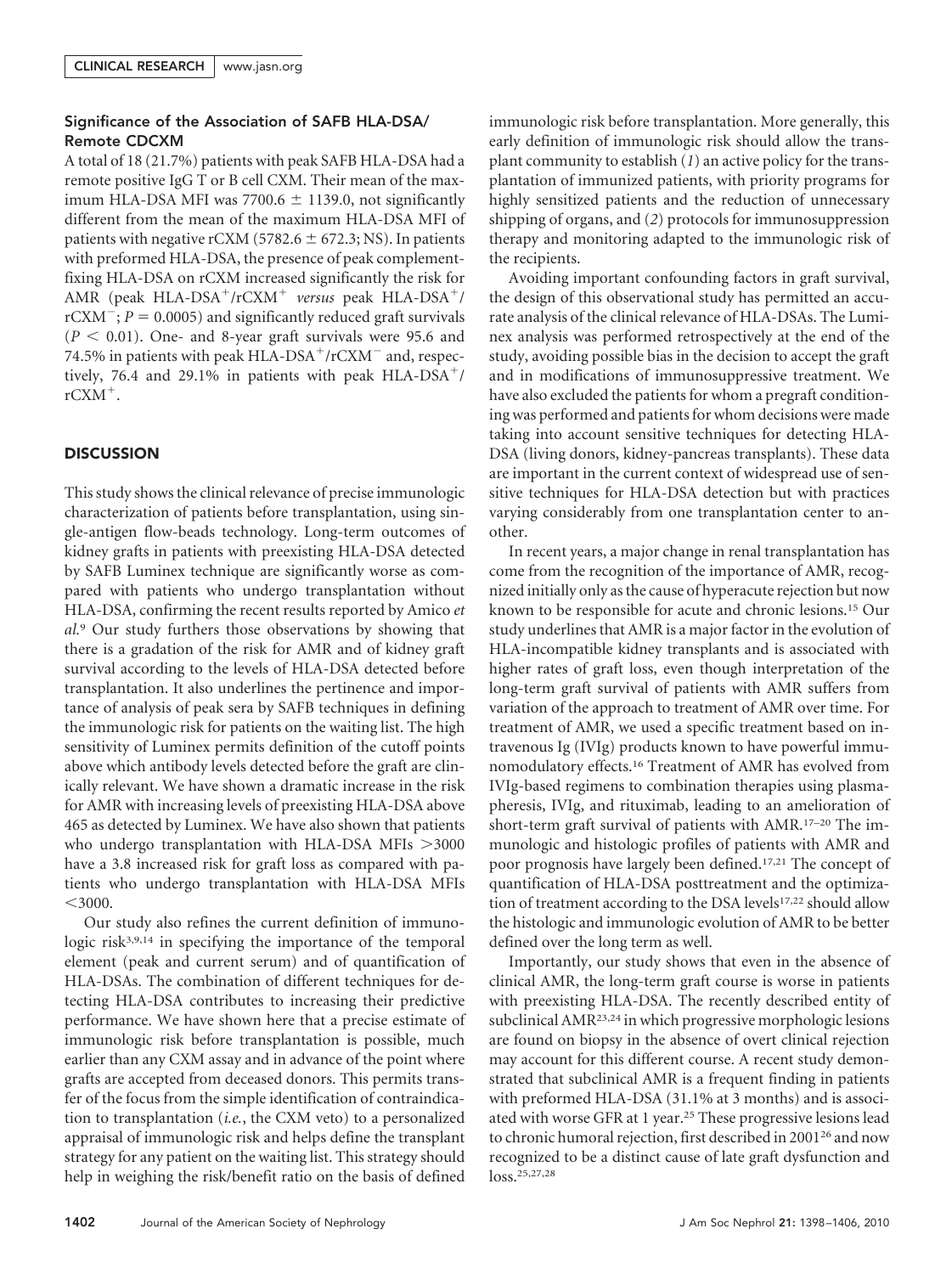Our study shows the major impact that pregraft Luminexbased HLA-specific antibody screening is having on the field of transplantation. The Luminex technique is more sensitive in detection of HLA-DSAs than the other two techniques analyzed, ELISA and CDCXM. Luminex analysis permits pregraft characterization of the antibody profiles in sensitized patients and gives improved definition of safe (antibody-negative) and at-risk (antibody-positive) HLA specificities. The first step in the transplant strategy for sensitized patients is to define whether a graft with minimal immunologic risk is possible. Whenever possible, kidney transplantation should be performed in the absence of DSAs. Virtual cross-matching, recently promoted by the United Network for Organ Sharing,29 consists of selecting potential donors without HLA specificities against a recipient's antibodies, predicting a negative CXM. The use of the virtual cross-matching permits expanding the geographic regions from which kidneys can be drawn and reduces waiting time and deaths on the waiting list.<sup>30–32</sup> It is, furthermore, a good indicator for reducing the risk of AMR.<sup>33</sup>

In practice, we must evaluate, for each sensitized patient on the waiting list, whether the listing of forbidden antigens permits a donor pool sufficient to ensure transplantation. For some highly sensitized patients, use of virtual cross-matching leads to an insufficient number of donors. Thus, alternatively, the access to transplantation for these patients can be augmented in three ways: Priority programs, desensitization regimens, or increased immunologic risk of transplantation with preexisting HLA-DSA.

Priority programs such as the Eurotransplant "Acceptable Mismatch" program34 raise the probability for a hypersensitized patient to receive a kidney with a negative CXM,<sup>35</sup> with excellent graft survivals.<sup>34</sup> Desensitization protocols based on high-dosage IVIgs<sup>36-38</sup> have been used with success. Other therapies<sup>39,40</sup> can be efficacious in desensitizing patients who are awaiting transplantation. Transplantation in the presence of HLA-DSA requires a careful estimation of the immunologic risk, as assessed by rCXMs and levels of antibodies detected by Luminex technique. For such patients at high immunologic risk, specific posttransplantation protocols41–44 and close monitoring are indispensable.

Access to and results of transplantation can therefore be improved in sensitized patients. The data presented in this article emphasize the importance of precisely characterizing the status of the anti-HLA pretransplantation immunization using sensitive techniques. This should allow optimization of donor immunologic selection, immunosuppressive regimen, and posttransplantation monitoring.

#### CONCISE METHODS

#### **Patients**

The study included 402 consecutive deceased-donor single-organ kidney transplants recipients who underwent transplantation in Saint-Louis Hospital (Paris, France) between January 1998 and June 2006. Patients with multiple transplants (20 patients with combined liver-kidney transplants and 14 with pancreas-kidney transplants), living-donor transplants (36 patients), or pregraft conditioning (17 patients) and those for whom historic sera were not available for further research (24 patients) were excluded.

All patients were followed up through January 2009. Data on the HLA typing of transplant donors and recipients and rCXM results were recorded on day 0 (day of transplantation). Data on survival of patients and grafts, AMR episodes, serum creatinine values, and posttransplantation immunosuppressive therapy were obtained at months 3 and 6; at years 1, 3, 5, and 8; and at the end of follow-up.

#### Criteria for Accepting a Donor

CXMs were performed by complement-dependent cytotoxicity (CDCXM) and T cell antiglobulin enhanced complement-dependent cytotoxicity (AHG-CDCXM) on lymph nodes and by complement-dependent cytotoxicity on separated B lymphocytes or spleen cells, according to National Institutes of Health recommendations. Peak and current sera were tested for all patients according to European Federation for Immunogenetics standards. Sera were tested both diluted and undiluted, with and without dithiothreitol. For all kidney transplant recipients, negative current IgG T cell and B cell CDCXMs were required. CXMs positive only for IgM were not considered as a contraindication to transplantation.

## Detection of HLA Antibodies

HLA typing of transplant recipients was performed by molecular biology (Innolipa HLA typing kit; Innogenetics, Gent, Belgium). For all kidney transplant donors, HLA-A/B/DR/DQ tissue typing was performed using the microlymphocytotoxicity technique with One Lambda Inc. tissue-typing trays and was controlled by molecular biology. HLA-CW and HLA-DP typing of the donor was performed when an isolated HLA-CW or HLA-DP HLA-DSA was potentially present.

All pretransplantation (historic) sera were screened by the most sensitive routine screening test available at the beginning of the study, ELISA assays (LAT-M; One Lambda, Canoga Park, CA), to determine the presence or absence of HLA class I or class II antibodies of the IgG isotype. HLA class I antibodies were then identified by complementdependent cytotoxicity on a frozen cell tray of 30 selected HLA-typed lymphocytes (Serascreen FCT30 Frozen Cell Trays; Gen Trak, Liberty, NC). PRAs of the IgG class directed against HLA class I molecules were calculated from this complement-dependent cytotoxicity assay.

All patients in whom HLA antibodies were detected were screened for the presence of HLA-DSA in pretransplantation peak sera by two techniques: ELISA and SAFB Luminex assays. Peak serum was determined on the basis of the serum's having the highest % PRA. The interval between the peak serum values and the actual transplantation was  $29.4 \pm 11.8$  months.

#### *Detection of HLA-DSA Using ELISA*

Identification of ELISA HLA-DSA class I was done using a high-definition single-antigen ELISA (LAT-1HD; One Lambda). For ELISA HLA-DSA class II identification, we performed an ELISA (LAT 2-40; One Lambda) test, which identified DR and DQ subtypes on a panel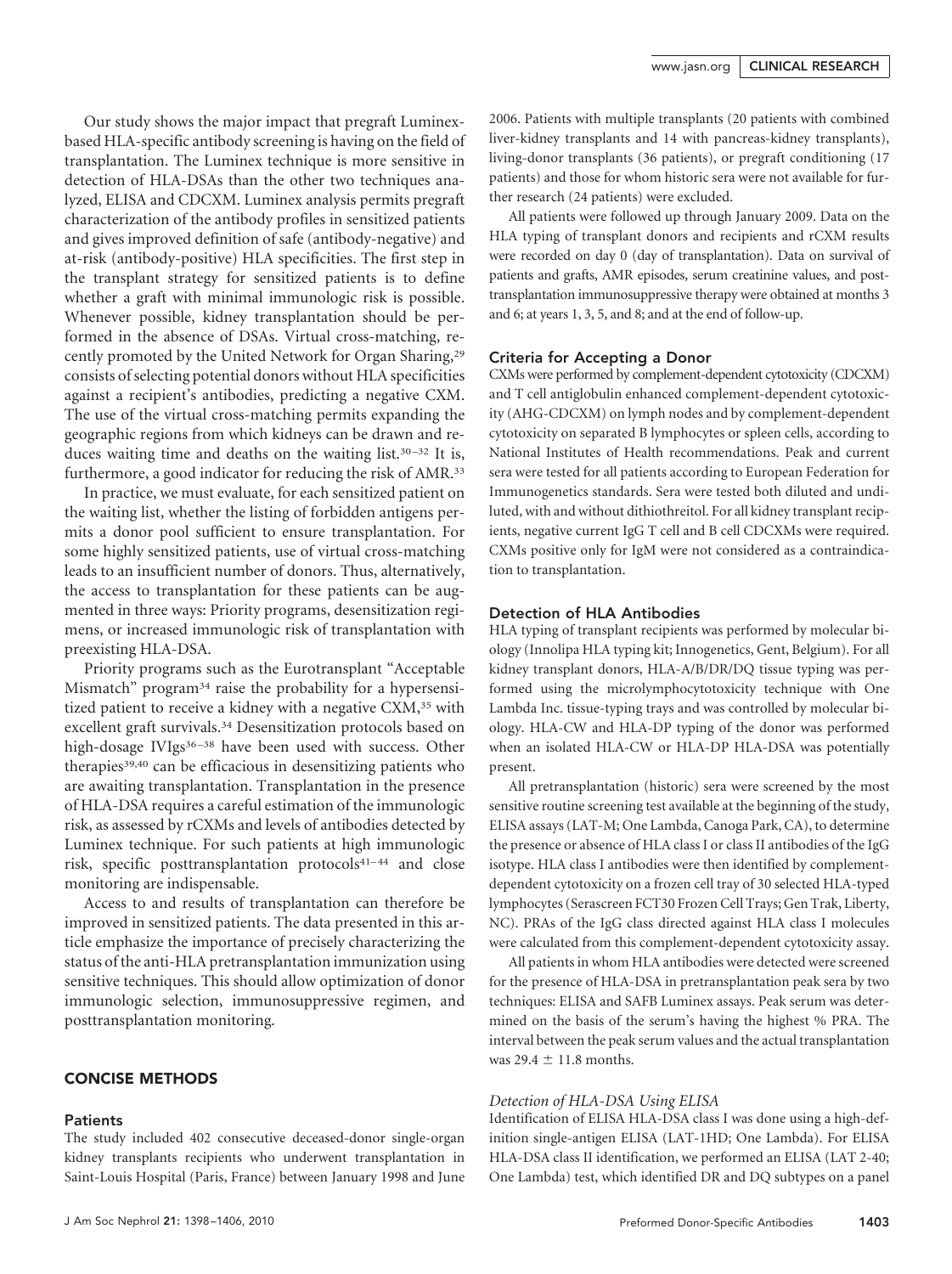## CLINICAL RESEARCH | www.jasn.org

of purified HLA antigens. Both ELISA tests were performed as recommended by the manufacturer and described previously.11 Detection of HLA-DSA by ELISA on the peak sera was performed retrospectively between June and November 2006.

#### *Detection of HLA-DSA Using SAFB on Luminex Platform*

Identification of class I and class II HLA-DSA by Luminex analysis (One Lambda) uses sets of 96 beads (class I) and 76 beads (class II), respectively; each bead is coated with a single HLA glycoprotein, permitting precise identification of antibody specificity. Presence of antibodies was detected using a goat anti-human IgG coupled with phycoerythrin. The fluorescence of each bead was detected by a reader (LABscan) and recorded as the MFI. All beads showing a normalized MFI -300 were considered positive. For each patient, we recorded the number of HLA-DSA and the maximum HLA-DSA MFI defined as the highest ranked donor-specific bead.

All current (day 0) sera were screened for the presence of HLA-DSA by class I and class II SAFB Luminex assays. Luminex analyses were performed retrospectively between January and March 2009 for the peak sera and in November 2009 for the current sera.

## Posttransplantation Induction Protocols and Maintenance Immunosuppressive Therapy

Immunosuppression protocols were defined according to the immunologic risk, determined by the current system using lymphocytotoxic PRAs and T and B cell– based assays. Patients received induction therapy consisting of rabbit antithymocyte globulin (1.5 mg/kg per d for 10 days; Thymoglobulin; Genzyme) with maintenance immunosuppression consisting of tacrolimus (Prograf; Astellas) or cyclosporine (Neoral; Novartis), mycophenolate mofetil (CellCept; Roche), and steroids. Patients with remote positive IgG T and B cell CXM received IVIg at the time of transplantation (2 g/kg body wt on days 0 to 1, 20 to 21, and 40 to 41).

#### Diagnosis and Treatment of Acute AMR Episodes

Among the patients with clinical acute graft dysfunction, three had episodes of borderline changes, 18 had episodes of acute T cell–mediated rejection (IA for six patients, IB for three patients, IIA for four patients, IIB for two patients, and III for three patients), and 32 patients had episodes of AMR. All rejection episodes were biopsyproven. Biopsy specimens were evaluated by light microscopy and immunofluorescence (C4d and Igs). Findings were graded according to the Banff '07 classification.45 C4d was detected by a two-step indirect immunofluorescence method using a mAb specific for complement fragment C4d on frozen tissue (Quidel, Santa Clara, CA). All patients with AMR had characteristic histologic lesions delineated by the Banff classification of allograft rejection,<sup>46</sup> positive C4d staining, and HLA-DSAs detected by SAFB assays at the time of diagnosis.

All patients with AMR were treated with methylprednisolone pulses (500 mg/d for 3 days), with switch to tacrolimus for patients who were previously on cyclosporine and a protocol of high-dosage IVIg (2 g/kg, repeated every 3 weeks for four administrations). Between January 1998 and December 2003, eight patients received an additional treatment with plasma exchange (five patients) or muromonab-CD3 (OKT3; three patients). After January 2004, all patients received as additional treatment four plasmaphereses and two weekly doses of rituximab (375 mg/m<sup>2</sup> body surface area; MabThera; Roche, Meylan, France).17

#### Statistical Analysis

Results are expressed as mean  $\pm$  SD for continuous variables, with the exception of MFIs, or which mean  $\pm$  SEM is used. Comparisons were based on the  $\chi^2$  test for categorical data and the *t* test for normally distributed continuous data. For parameters without Gaussian distribution (MFI), the Mann-Whitney *U* test was used. For individual HLA-DSA MFI evolution between peak and current sera, the Wilcoxon matched-pairs test was used. Death-censored graft survivals were calculated by Kaplan-Meier analysis. Differences between survivals were calculated by log-rank analysis.  $P < 0.05$  was regarded as statistically significant.

For studying the usefulness of HLA-DSA MFIs as a predictor of AMR, ROC curves were plotted to estimate the cutoff of  $MFI<sub>max</sub>$ HLA-DSA and total HLA-DSA MFIs in terms of yielding the highest sensitivity  $+$  specificity/2. We determined the AUC to evaluate its significance. For peak *versus* current ROC curves, AUC were compared using  $\chi^2$  test with Bonferroni correction.

The association of AMR occurrence and MFI strength classes was determined by univariate logistic regression. The risk for graft failure according to the occurrence of AMR and HLA-DSA MFIs was determined using univariate Cox analyses.

All tests were two-sided. All statistical analyses were performed using STATA 10.0 software (Stata Corp., College Station, TX).

#### ACKNOWLEDGMENTS

We thank Astellas France for the contribution to the statistical analysis.

#### **DISCLOSURES**

None.

#### **REFERENCES**

- 1. Organ Procurement and Transplantation Network: Scientific registry of transplant recipients. Available at: http://optn.transplant.hrsa.gov/ data/. Accessed May 21, 2010
- 2. Cho YW, Cecka J: Crossmatch tests: An analysis of UNOS data from 1991 to 2000. In: *Clinical Transplants*, edited by Terasaki P, Los Angeles: UCLA Immunogenetics Center, 2001, pp 237–246
- 3. Gebel HM, Bray RA, Nickerson P: Pre-transplant assessment of donorreactive, HLA-specific antibodies in renal transplantation: contraindication vs. risk. *Am J Transplant* 3: 1488 –1500, 2003
- 4. Rapport d'activité de prélèvement et de greffe. Agence de la Biomédecine. Available at: http://www.agence-biomedecine.fr/uploads/ document/RA\_1\_2\_entier.pdf. Accessed May 26, 2010
- 5. Patel R, Terasaki PI: Significance of the positive crossmatch test in kidney transplantation. *N Engl J Med* 280: 735–739, 1969
- 6. Vlad G, Ho EK, Vasilescu ER, Colovai AI, Stokes MB, Markowitz GS, D'Agati VD, Cohen DJ, Ratner LE, Suciu-Foca N: Relevance of differ-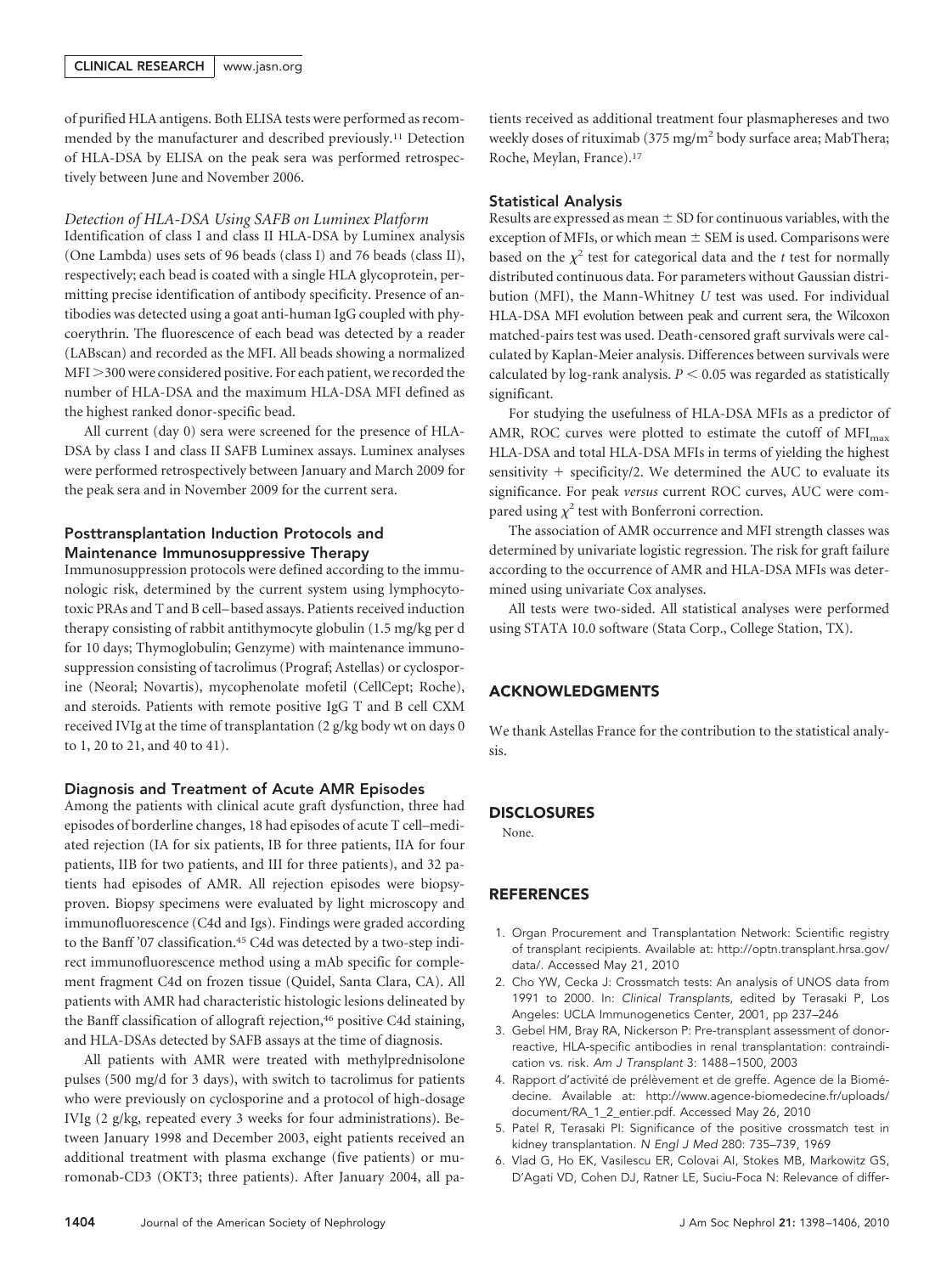ent antibody detection methods for the prediction of antibody-mediated rejection and deceased-donor kidney allograft survival. *Hum Immunol* 70: 589 –594, 2009

- 7. Patel AM, Pancoska C, Mulgaonkar S, Weng FL: Renal transplantation in patients with pre-transplant donor-specific antibodies and negative flow cytometry crossmatches. *Am J Transplant* 7: 2371–2377, 2007
- 8. Gupta A, Iveson V, Varagunam M, Bodger S, Sinnott P, Thuraisingham RC: Pretransplant donor-specific antibodies in cytotoxic negative crossmatch kidney transplants: Are they relevant? *Transplantation* 85: 1200 –1204, 2008
- 9. Amico P, Honger G, Mayr M, Steiger J, Hopfer H, Schaub S: Clinical relevance of pretransplant donor-specific HLA antibodies detected by single-antigen flow-beads. *Transplantation* 87: 1681–1688, 2009
- 10. Mizutani K, Terasaki P, Hamdani E, Esquenazi V, Rosen A, Miller J, Ozawa M: The importance of anti-HLA-specific antibody strength in monitoring kidney transplant patients. *Am J Transplant* 7: 1027–1031, 2007
- 11. Lefaucheur C, Suberbielle-Boissel C, Hill GS, Nochy D, Andrade J, Antoine C, Gautreau C, Charron D, Glotz D: Clinical relevance of preformed HLA donor-specific antibodies in kidney transplantation. *Am J Transplant* 8: 324 –331, 2008
- 12. Akalin E, Dinavahi R, Friedlander R, Ames S, de Boccardo G, Sehgal V, Schroppel B, Bhaskaran M, Lerner S, Fotino M, Murphy B, Bromberg JS: Addition of plasmapheresis decreases the incidence of acute antibody-mediated rejection in sensitized patients with strong donorspecific antibodies. *Clin J Am Soc Nephrol* 3: 1160-1167, 2008
- 13. Reinsmoen NL, Lai CH, Vo A, Cao K, Ong G, Naim M, Wang Q, Jordan SC: Acceptable donor-specific antibody levels allowing for successful deceased and living donor kidney transplantation after desensitization therapy. *Transplantation* 86: 820 – 825, 2008
- 14. Bray RA, Nolen JD, Larsen C, Pearson T, Newell KA, Kokko K, Guasch A, Tso P, Mendel JB, Gebel HM: Transplanting the highly sensitized patient: The Emory algorithm. *Am J Transplant* 6: 2307–2315, 2006
- 15. Gloor J, Cosio F, Lager DJ, Stegall MD: The spectrum of antibodymediated renal allograft injury: Implications for treatment. *Am J Transplant* 8: 1367–1373, 2008
- 16. Kazatchkine MD, Kaveri SV: Immunomodulation of autoimmune and inflammatory diseases with intravenous immune globulin. *N Engl J Med* 345: 747–755, 2001
- 17. Lefaucheur C, Nochy D, Andrade J, Verine J, Gautreau C, Charron D, Hill GS, Glotz D, Suberbielle-Boissel C: Comparison of combination plasmapheresis/IVIg/anti-CD20 *versus* high-dose IVIg in the treatment of antibody-mediated rejection. *Am J Transplant* 9: 1099 –1107, 2009
- 18. Becker YT, Becker BN, Pirsch JD, Sollinger HW: Rituximab as treatment for refractory kidney transplant rejection. *Am J Transplant* 4: 996 –1001, 2004
- 19. Faguer S, Kamar N, Guilbeaud-Frugier C, Fort M, Modesto A, Mari A, Ribes D, Cointault O, Lavayssiere L, Guitard J, Durand D, Rostaing L: Rituximab therapy for acute humoral rejection after kidney transplantation. *Transplantation* 83: 1277–1280, 2007
- 20. Mulley WR, Hudson FJ, Tait BD, Skene AM, Dowling JP, Kerr PG, Kanellis J: A single low-fixed dose of rituximab to salvage renal transplants from refractory antibody-mediated rejection. *Transplantation* 87: 286 –289, 2009
- 21. Lefaucheur C, Nochy D, Hill GS, Suberbielle-Boissel C, Antoine C, Charron D, Glotz D: Determinants of poor graft outcome in patients with antibody-mediated acute rejection. *Am J Transplant* 7: 832–841, 2007
- 22. Everly MJ, Everly JJ, Arend LJ, Brailey P, Susskind B, Govil A, Rike A, Roy-Chaudhury P, Mogilishetty G, Alloway RR, Tevar A, Woodle ES: Reducing *de novo* donor-specific antibody levels during acute rejection diminishes renal allograft loss. *Am J Transplant* 9: 1063–1071, 2009
- 23. Gloor JM, Cosio FG, Rea DJ, Wadei HM, Winters JL, Moore SB, DeGoey SR, Lager DJ, Grande JP, Stegall MD: Histologic findings one year after positive crossmatch or ABO blood group incompatible living donor kidney transplantation. *Am J Transplant* 6: 1841–1847, 2006
- 24. Haas M, Montgomery RA, Segev DL, Rahman MH, Racusen LC, Bagnasco SM, Simpkins CE, Warren DS, Lepley D, Zachary AA, Kraus ES: Subclinical acute antibody-mediated rejection in positive crossmatch renal allografts. *Am J Transplant* 7: 576 –585, 2007
- 25. Loupy A, Suberbielle-Boissel C, Hill GS, Lefaucheur C, Anglicheau D, Zuber J, Martinez F, Thervet E, Mejean A, Charron D, van Huyen JP, Bruneval P, Legendre C, Nochy D: Outcome of subclinical antibodymediated rejection in kidney transplant recipients with preformed donor-specific antibodies. *Am J Transplant* 9: 2561–2570, 2009
- 26. Mauiyyedi S, Pelle PD, Saidman S, Collins AB, Pascual M, Tolkoff-Rubin NE, Williams WW, Cosimi AA, Schneeberger EE, Colvin RB: Chronic humoral rejection: Identification of antibody-mediated chronic renal allograft rejection by C4d deposits in peritubular capillaries. *J Am Soc Nephrol* 12: 574 –582, 2001
- 27. Regele H, Bohmig GA, Habicht A, Gollowitzer D, Schillinger M, Rockenschaub S, Watschinger B, Kerjaschki D, Exner M: Capillary deposition of complement split product C4d in renal allografts is associated with basement membrane injury in peritubular and glomerular capillaries: A contribution of humoral immunity to chronic allograft rejection. *J Am Soc Nephrol* 13: 2371–2380, 2002
- 28. Gloor JM, Sethi S, Stegall MD, Park WD, Moore SB, DeGoey S, Griffin MD, Larson TS, Cosio FG: Transplant glomerulopathy: Subclinical incidence and association with alloantibody. *Am J Transplant* 7: 2124 – 2132, 2007
- 29. Nikaein A, Cherikh W, Nelson K, Baker T, Leffell S, Bow L, Crowe D, Connick K, Head MA, Kamoun M, Kimball P, Klohe E, Noreen H, Rebellato L, Sell T, Sullivan K, Land G: Organ Procurement and Transplantation Network/United Network for Organ Sharing Histocompatibility Committee collaborative study to evaluate prediction of crossmatch results in highly sensitized patients. *Transplantation* 87: 557– 562, 2009
- 30. Zangwill SD, Ellis TM, Zlotocha J, Jaquiss RD, Tweddell JS, Mussatto KA, Berger S: The virtual crossmatch: A screening tool for sensitized pediatric heart transplant recipients. *Pediatr Transplant* 10: 38 – 41, 2006
- 31. Zangwill S, Ellis T, Stendahl G, Zahn A, Berger S, Tweddell J: Practical application of the virtual crossmatch. *Pediatr Transplant* 11: 650 – 654, 2007
- 32. Zachary AA, Sholander JT, Houp JA, Leffell MS: Using real data for a virtual crossmatch. *Hum Immunol* 70: 574 –579, 2009
- 33. Tambur AR, Ramon DS, Kaufman DB, Friedewald J, Luo X, Ho B, Skaro A, Caicedo J, Ladner D, Baker T, Fryer J, Gallon L, Miller J, Abecassis MM, Leventhal J: Perception versus reality? Virtual crossmatch—How to overcome some of the technical and logistic limitations. *Am J Transplant* 9: 1886 –1893, 2009
- 34. Claas FH, Witvliet MD, Duquesnoy RJ, Persijn GG, Doxiadis II: The acceptable mismatch program as a fast tool for highly sensitized patients awaiting a cadaveric kidney transplantation: Short waiting time and excellent graft outcome. *Transplantation* 78: 190 –193, 2004
- 35. Doxiadis II, Duquesnoy RJ, Claas FH: Extending options for highly sensitized patients to receive a suitable kidney graft. *Curr Opin Immunol* 17: 536 –540, 2005
- 36. Glotz D, Antoine C, Julia P, Suberbielle-Boissel C, Boudjeltia S, Fraoui R, Hacen C, Duboust A, Bariety J: Desensitization and subsequent kidney transplantation of patients using intravenous immunoglobulins (IVIg). *Am J Transplant* 2: 758 –760, 2002
- 37. Jordan SC: Management of the highly HLA-sensitized patient: A novel role for intravenous gammaglobulin. *Am J Transplant* 2: 691–692, 2002
- 38. Jordan SC, Tyan D, Stablein D, McIntosh M, Rose S, Vo A, Toyoda M, Davis C, Shapiro R, Adey D, Milliner D, Graff R, Steiner R, Ciancio G, Sahney S, Light J: Evaluation of intravenous immunoglobulin as an agent to lower allosensitization and improve transplantation in highly sensitized adult patients with end-stage renal disease: Report of the NIH IG02 trial. *J Am Soc Nephrol* 15: 3256 –3262, 2004
- 39. Stegall MD, Gloor J, Winters JL, Moore SB, Degoey S: A comparison of plasmapheresis versus high-dose IVIG desensitization in renal allo-